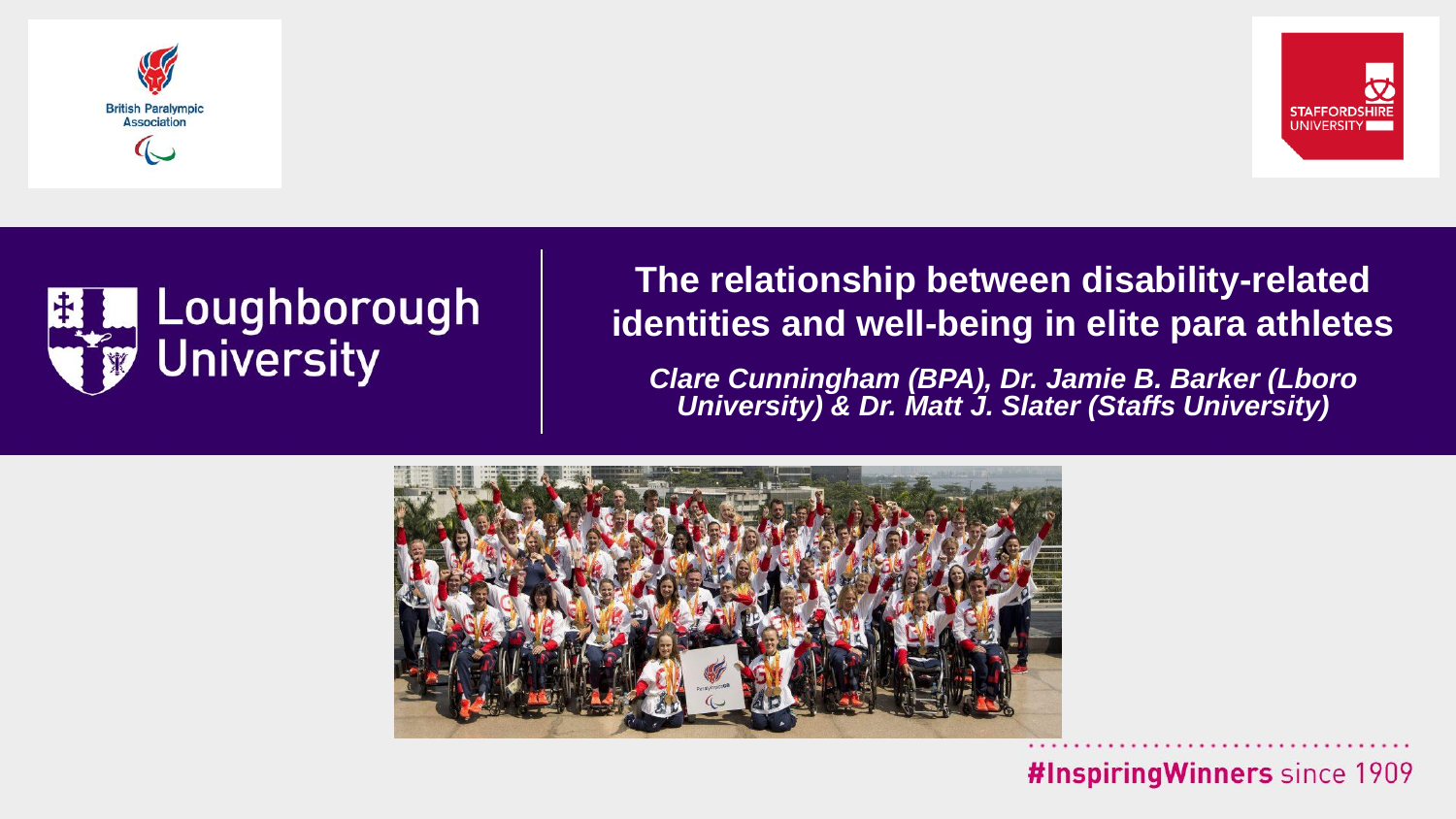#### **Jack Rutter: England Cerebral Palsy** captain 'devastated' as new rules end career

© 20 February 2018 Disability Sport



 $\leq$  Share



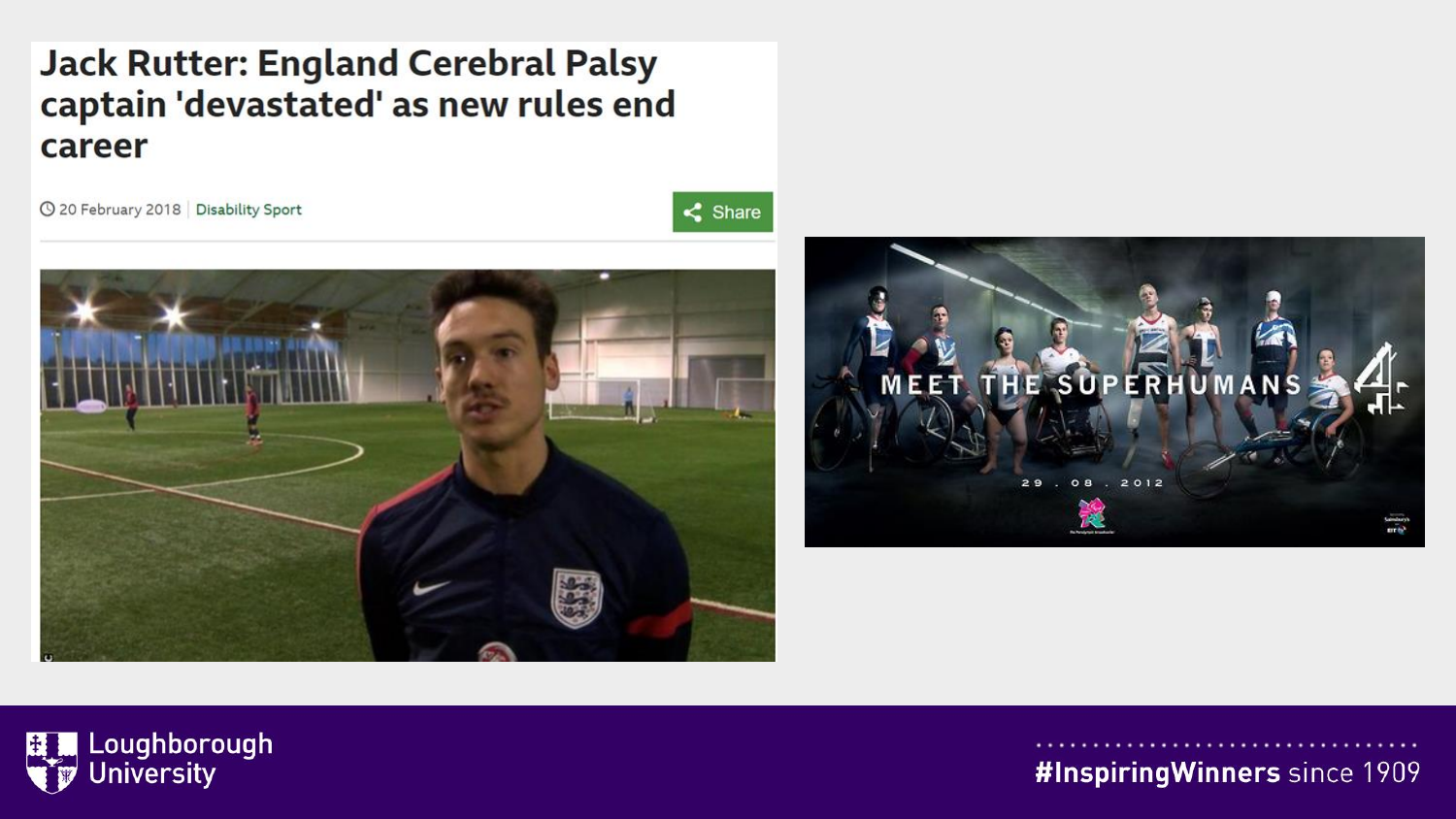# **Disability Identity-The Background**

- Disability identity composed of personal and community dimensions.
- Personal identity = a person views themselves as a person with a disability
- Communal attachment = a person views themselves as connected to people with disabilities.
- Positive disability identity = higher satisfaction with life and well-being.



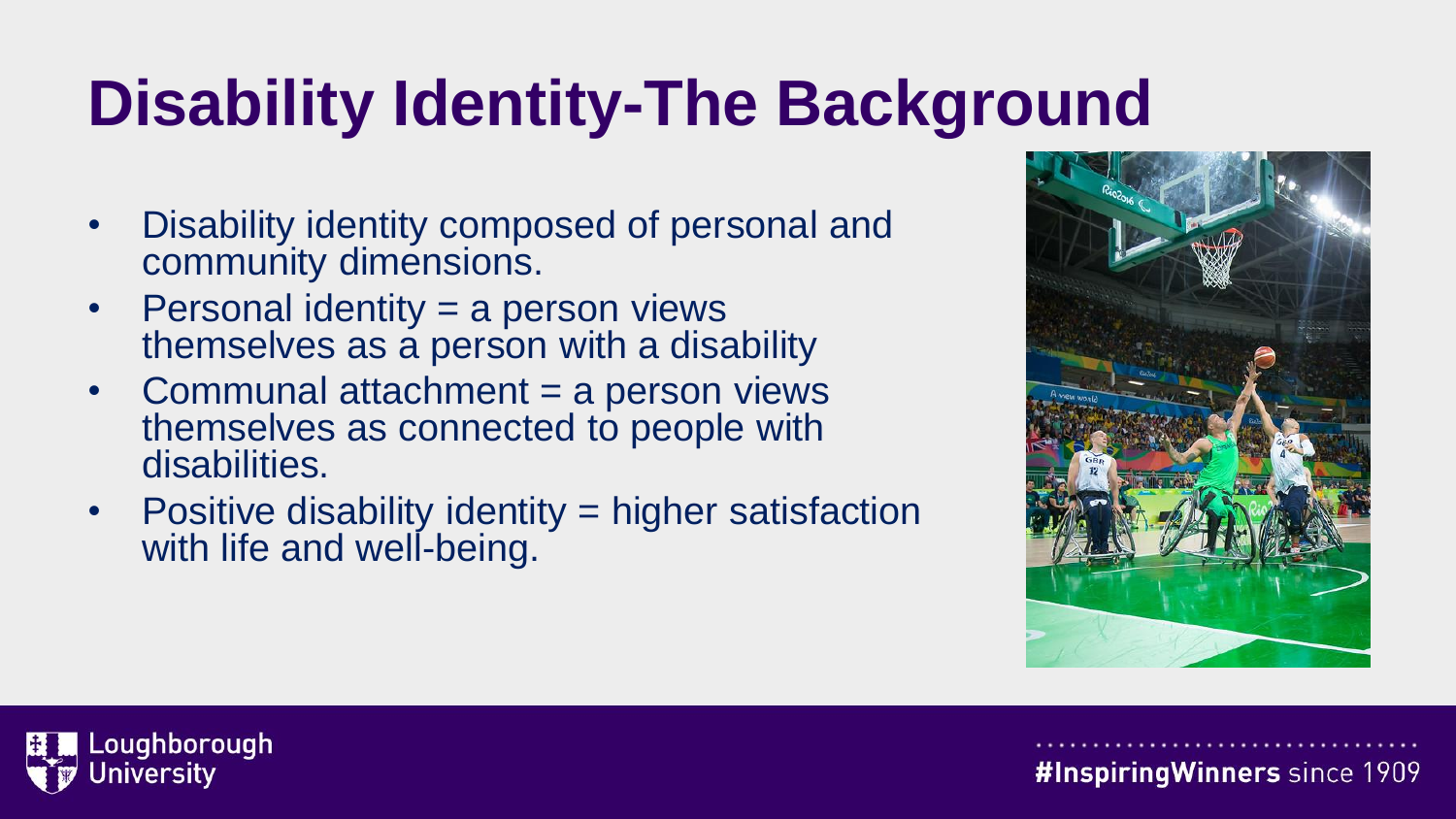## **Objectives**

• To explore the relationship between disability identity and well-being.

• To develop applied implications regarding disability identity awareness and development for both athletes and practitioners.



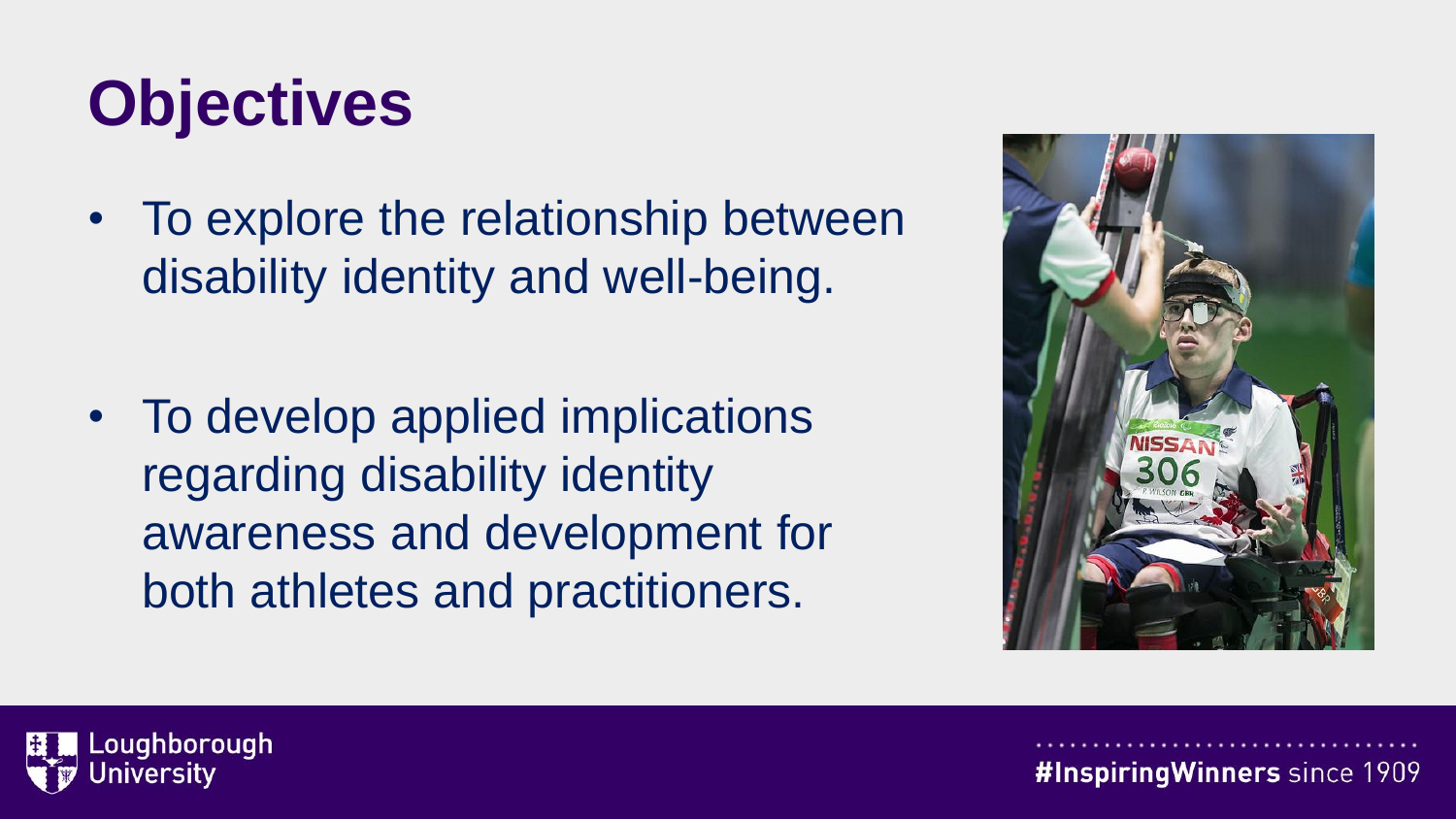# **Methodology**

- Cross-sectional design
- 58 elite para athletes, 28 males and 30 females
- 43 elite para athletes are Paralympians, representing 16 sports
- Quantitative measures:
	- Eight item Disability Personal Identity Scale
	- Six item psychological health sub-scale, WHO Quality of Life Instrument



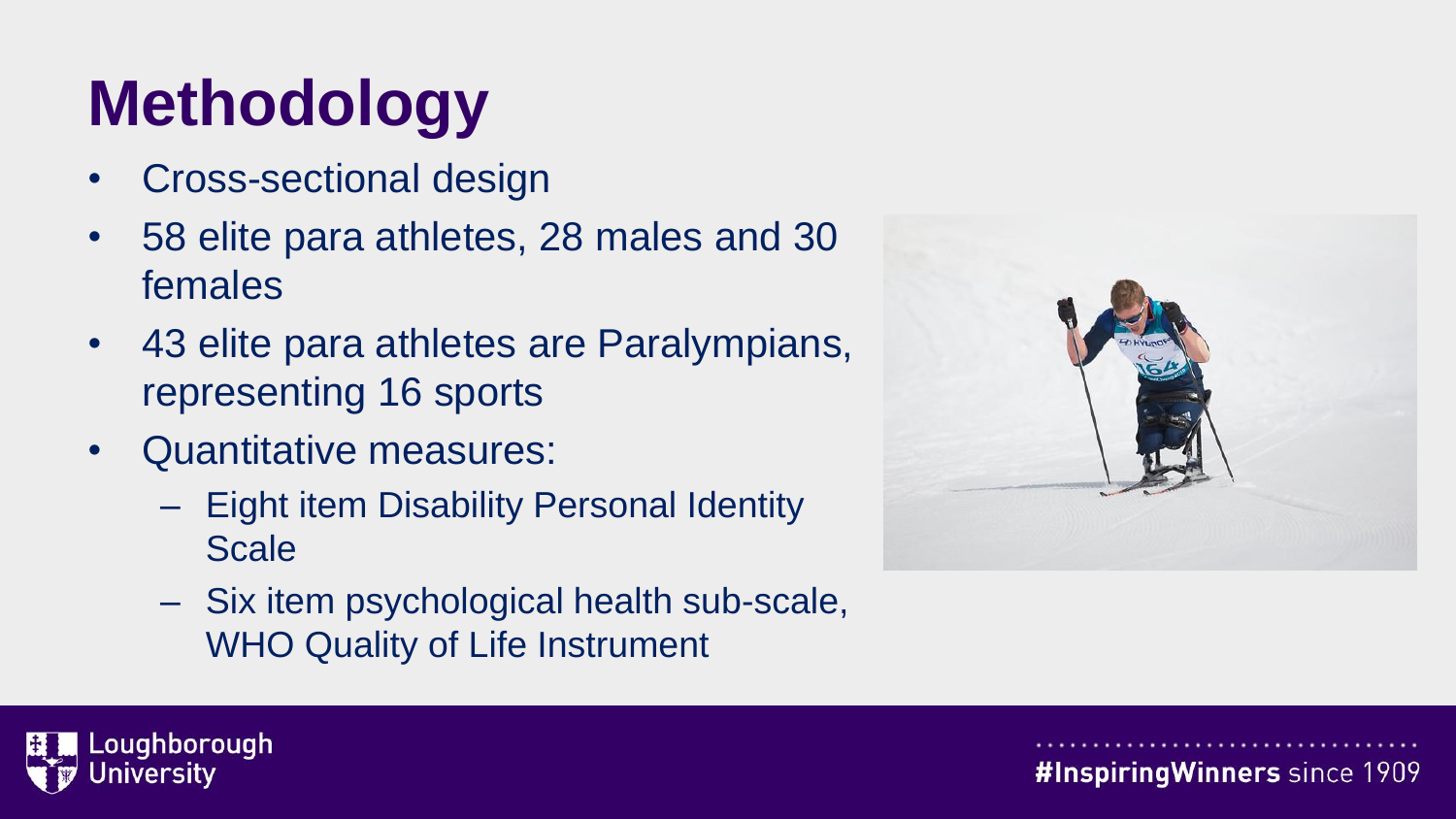### **Results**

Important Identities listed (M=5.55; SD3.12) around 10 themes, 19 athletes listed personality traits rather than roles or groups.





Acceptance of disability is aligned with better wellbeing, whilst denial of disability is linked with poorer well-being.

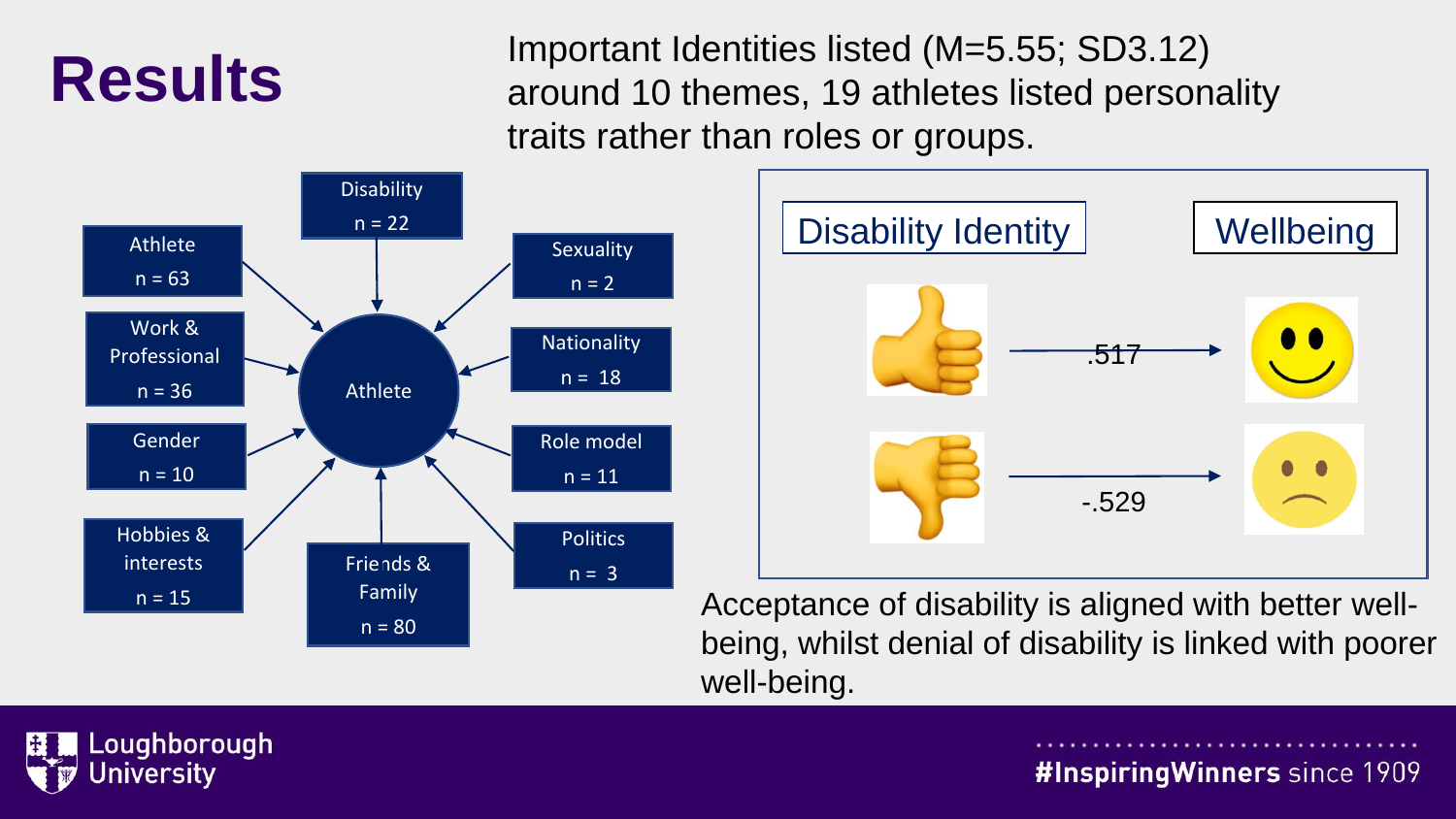#### **Jack Rutter: England Cerebral Palsy<br>captain 'devastated' as new rules end** career

en at the charge of the charge of the charge of the charge of the charge of the charge of the charge of the charge of the charge of the charge of the charge of the charge of the charge of the charge of the charge of the ch



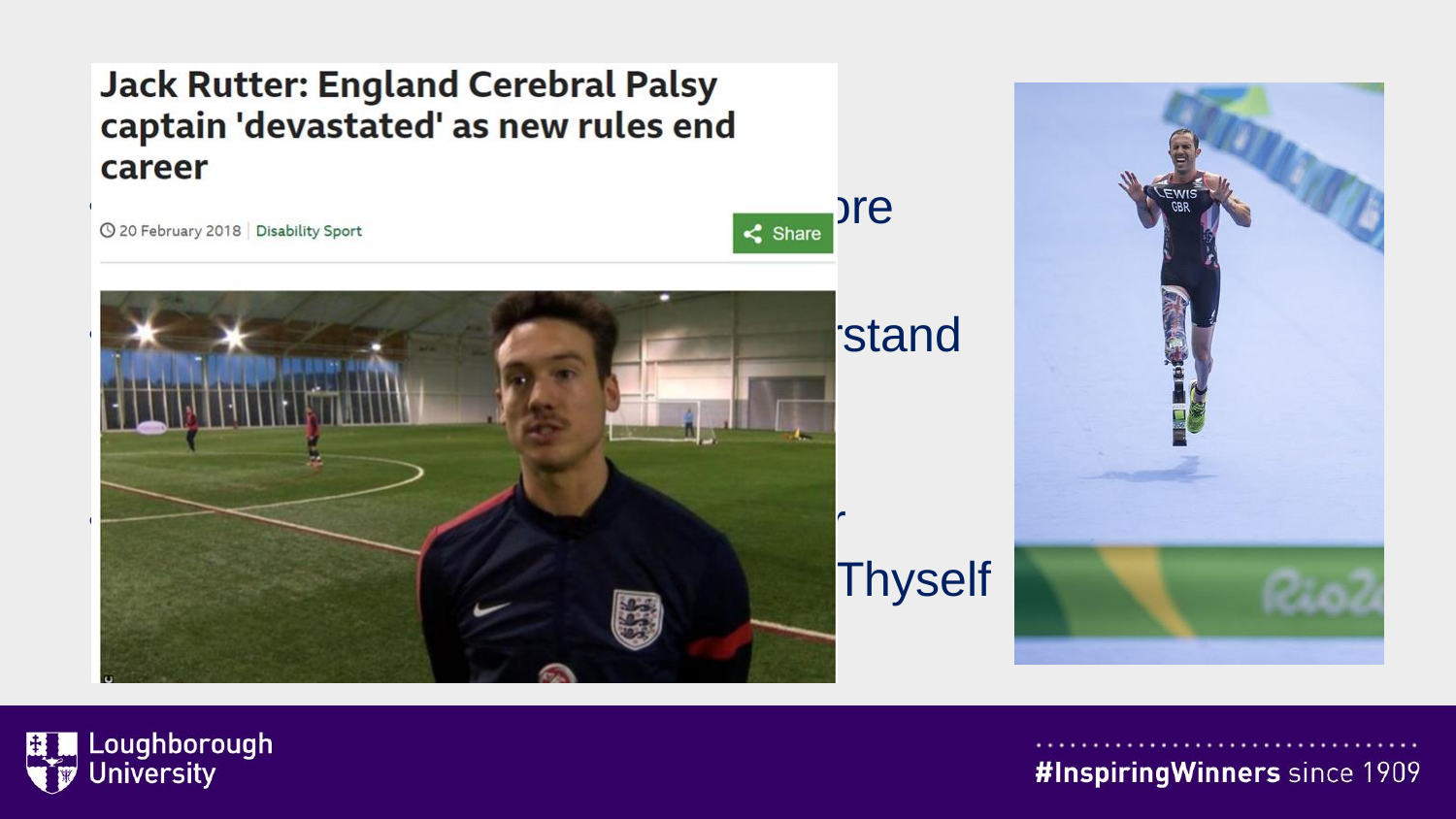## **Questions? Contact Details**

- Clare Cunningham (British Paralympic Association; [Clare.Cunningham@paralympics.org.uk](mailto:Clare.Cunningham@paralympics.org.uk))
- Dr Jamie Barker (SSEHS, Loughborough University; [j.b.barker@lboro.ac.uk\)](mailto:j.b.barker@lboro.ac.uk)
- Dr Matt Slater (Sport and Exercise, Staffordshire University; [m.slater@staffs.ac.uk](mailto:m.slater@staffs.ac.uk))